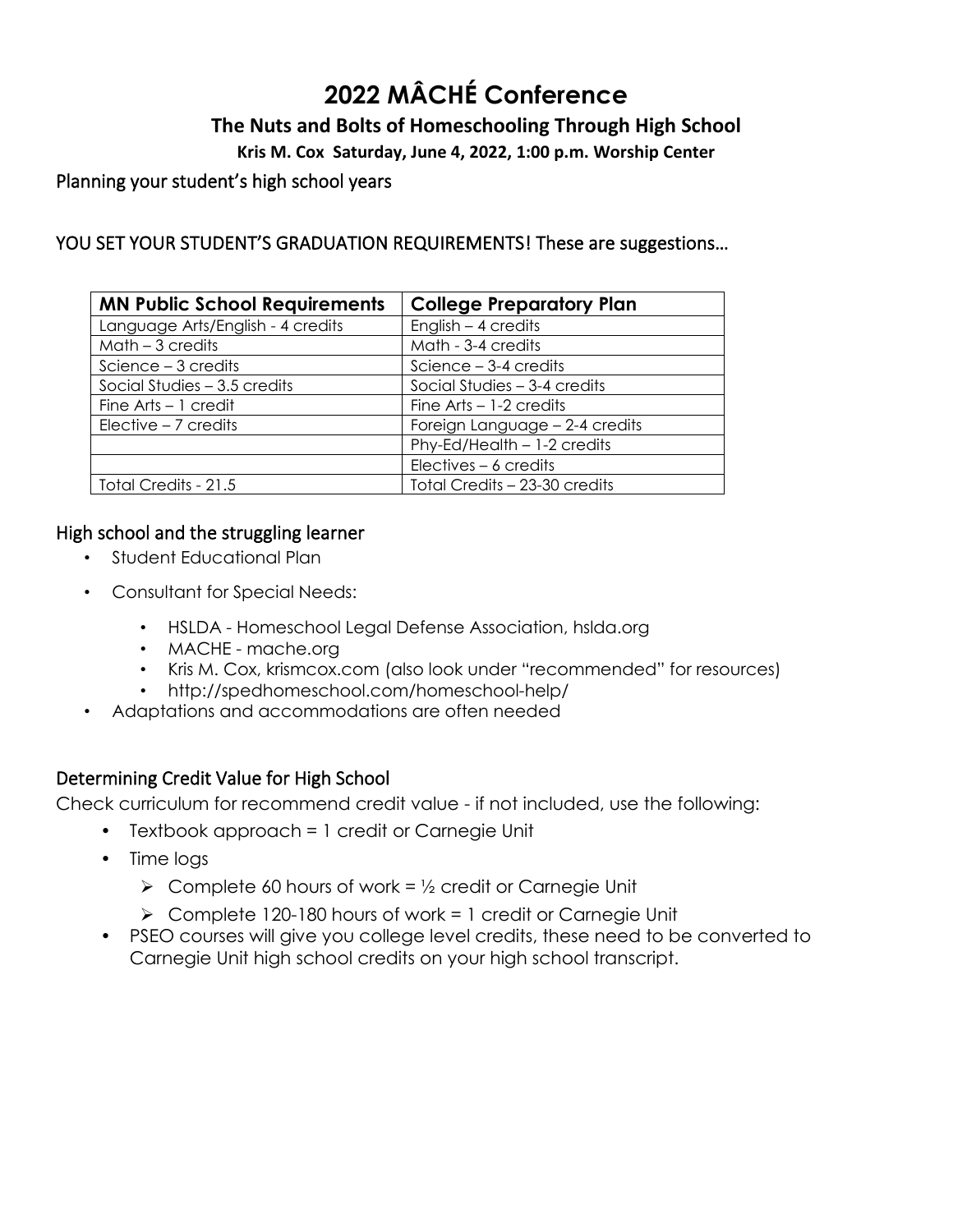### Making a four-year plan

|                         | "Four Year High School Plan" Homeschool Consulting: www.krismcox.com |            |            |            | College prep                               |
|-------------------------|----------------------------------------------------------------------|------------|------------|------------|--------------------------------------------|
|                         | 9th grade                                                            | 10th grade | 11th grade | 12th grade | Recommended                                |
| English                 |                                                                      |            |            |            | 4 credits                                  |
| Math                    |                                                                      |            |            |            | 3-4 credits                                |
| Science                 |                                                                      |            |            |            | 3-4 credits                                |
| <b>Social Studies</b>   |                                                                      |            |            |            | 3-4 credits                                |
| <b>Foreign Language</b> |                                                                      |            |            |            | $2 - 3$<br>credits/varies<br>with colleges |
| <b>Fine Arts</b>        |                                                                      |            |            |            | 1-2 credits                                |
| <b>Phy Ed/Health</b>    |                                                                      |            |            |            | 1-2 credits                                |
| Electives               |                                                                      |            |            |            | 5-7 credits                                |

- Three Keys to Success: recommended by John Basie Impact 360
- Electives Some suggestions:
	- ➢ Career class
	- ➢ Personal Finance
	- ➢ Time management
	- ➢ Study Skills/ACT or SAT prep
- ➢ Bible classes

 $\triangleright$  Life skills

- ➢ Worldview course
- ➢ Interest-based studies
- What life skills do you want your child to have?
	- ➢ [creditsbeforecollege.com/wp-content/uploads/2019/02/Essential-Life-](https://creditsbeforecollege.com/wp-content/uploads/2019/02/Essential-Life-Skills.pdf)[Skills.pdf](https://creditsbeforecollege.com/wp-content/uploads/2019/02/Essential-Life-Skills.pdf)

### Resources for high school curriculum:

- Edu.gcfglobal.org/en/
- Udemy.com
- Learn.saylor.org
- Hslda.org high school
- Cathyduffyreviews.org
- Villageschoolofthebible.org
- Faithfulworkouts.com Phy-ed online
- Careerdirect.org/career consultants
	- ➢ Cheri Frame [creditsbeforecollege.com/](https://creditsbeforecollege.com/)
	- ➢ Kate Milner Katemilner.info
	- ➢ Kristin Lackie- wellplanneddegree.com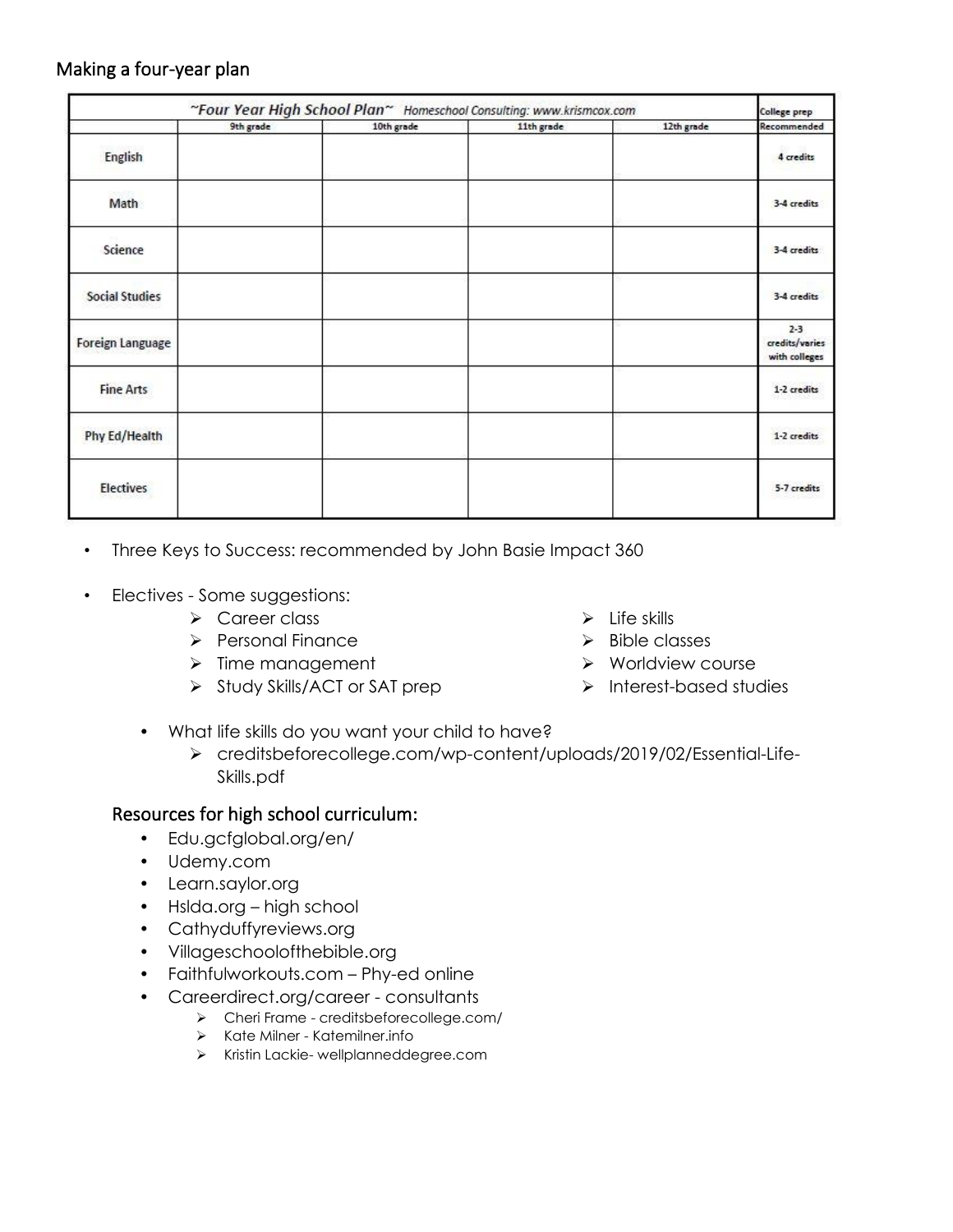#### Record-keeping **Administrative Records**

- Yearly calendar
- Daily schedule
- Report cards
- Expense Reports/Receipts
- Health/Immunization Records

# **Student Records**

- Annual test scores
- Any outside classes taken including grades
- Any other important test scores

# **Academic Work**

- Bibliography of texts/ materials used
- Samples of work
- Names/Addresses of outside teachers
- **Transcript (for high school)**

# Required information on a transcript **Personal Information**

- Full Name
- Birthdate
- Address
- Contact Info
- Parent's names
- NO SS# needed
- School information

# **Academic Record**

- Classes taken
- Credits Earned
- Final Grade
- GPA: both yearly and cumulative
- Graduation Date
- Your signature
- Academic Summary (optional)
- Grading Scale (optional)

# **Non-Academic Work**

- Volunteer work
- Travel & field trips
- Honors and awards
- Sports Activities
- Employment

# Grading

- Typical Grading Scale: 90-100% =A, 80-89% =B, 70-79%=C, 60-69%=D
- For grading subjective courses: let your student know what is expected!
- zimmerworks.com/rubric.htm has a great chart and suggestions for art and other subjective courses
- Rubric maker [rubric-maker.com](https://rubric-maker.com/)

# Transcripts – see above for list of required information

- Two types of transcripts
- Keep to one sheet of paper, typed, and save forever

# Computing GPA

- 1. List subject; grades, credits for all courses taken for that year.
- 2. Compute the quality points for each course (credit value multiplied by the numerical value for grade.) The most commonly used scale for calculating the quality points is the 4-point scale:
	- a. A=4, B=3, C=2, D=1, F=0
	- b. For example: Biology is 1 credit, and the student received an A which is worth 4, so the quality points for that course would be  $1 \times 4 = 4$ .
	- c. Unweighted systems award the same credit for regular, honors and advanced placement (AP) classes. Weighted systems give a bonus for AP classes or higher-level classes. A common weighted system gives an additional 1 point for AP and college level classes, making an AP or college level course. A is worth 5 (A=5, B=4, C=3, D=2)
	- d. Add up the total number of quality points for the year